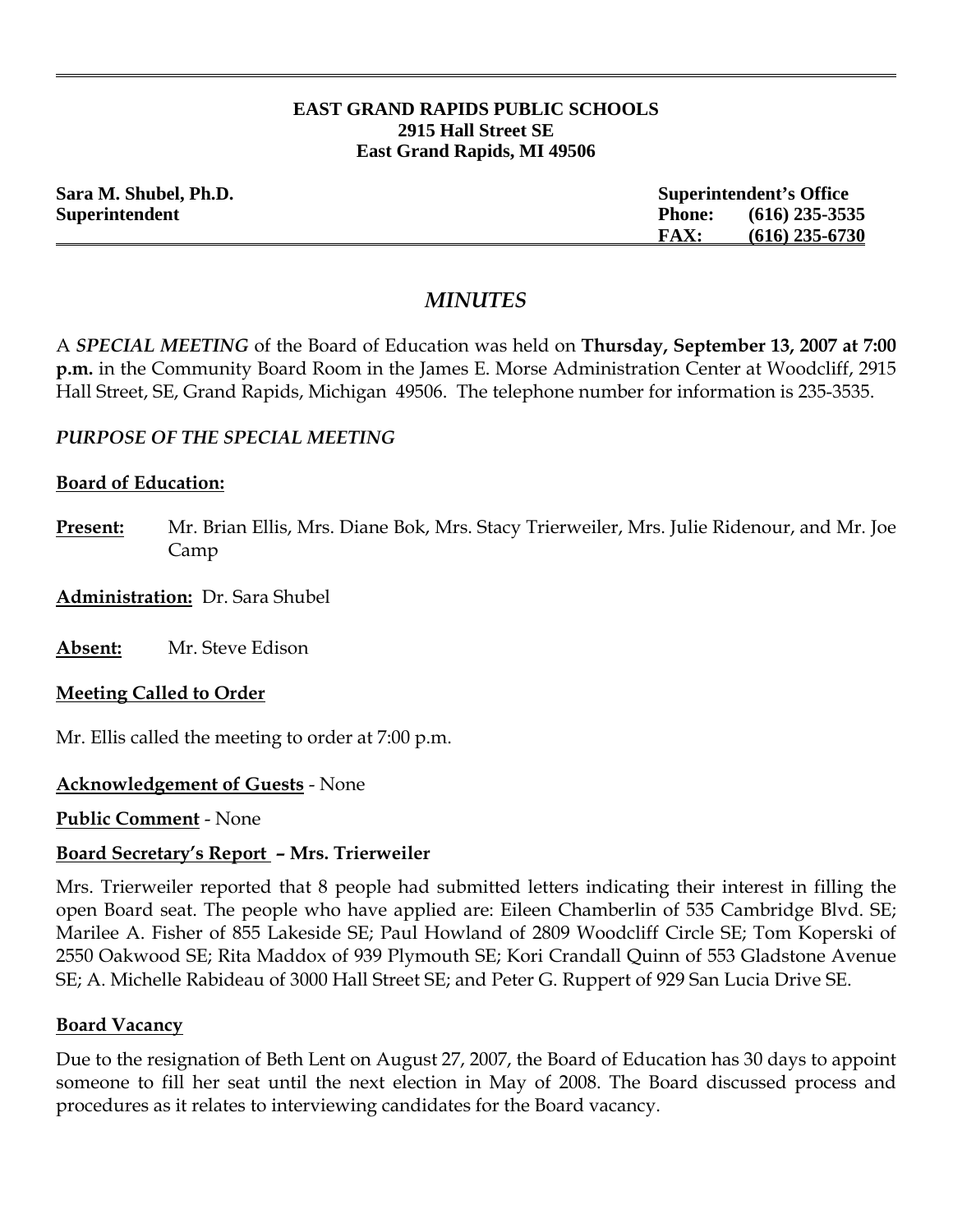The Board discussed options for interviewing. The two options discussed were: 1) screening and narrowing down the field, and/or 2) interviewing all eight candidates. The consensus was to screen all eight candidates and narrow down the field. The Board agreed to meet again on Tuesday, September 18, 2007 at 7:00 p.m. to begin screening and narrowing the field of candidates and on Wednesday, September 19, 2007 at 5:00 p.m. to begin interviewing finalists. If needed, the Board has also reserved Thursday, September 20, 2007 at 9:00 a.m., if needed. A letter will be written to each candidate thanking them for applying and giving them the timeframe and the process.

The Board then discussed the format to be used for screening. Each Board member will receive the letters/applications of each candidate and complete on their own an initial screening. The Board member will then rank each of the candidates against the criteria outlined in the announcement of the open position and put each candidate into one of three groups: yes interview, maybe interview and no interview. Finalists to be interviewed will be evaluated against a deeper set of criteria.

It was suggested that the interview format be a one hour interview consisting of a 5 minute opening statement by the candidate; 40 minutes for questions from the Board and Superintendent; and a 5 minute closing statement by the candidate. Each Board member and the Superintendent will be given the opportunity to ask 3 questions of each candidate.

The Board discussed the criteria for evaluation and revised and added to it. Dr. Shubel will develop a grid, as was used during principal interviews, to help the Board further evaluate the various qualities each of the candidates brings.

Mr. Ellis asked each member to funnel in relevant interview questions to him for the Wednesday interviews. He will distribute the list of questions prior to Wednesday interviews.

It was agreed that whomever is appointed to fill the open Board seat, will need some training and will need to meet with various administrators. The candidate will also be sworn in to the office at the September 24th Board meeting and will participate in that meeting.

## **Any other matters that come before the Board** - None

## **Adjournment**

Mr. Ellis adjourned the meeting at 7:52 p.m.

Respectfully,

Stacy L. Trierweiler, Secretary East Grand Rapids Board of Education